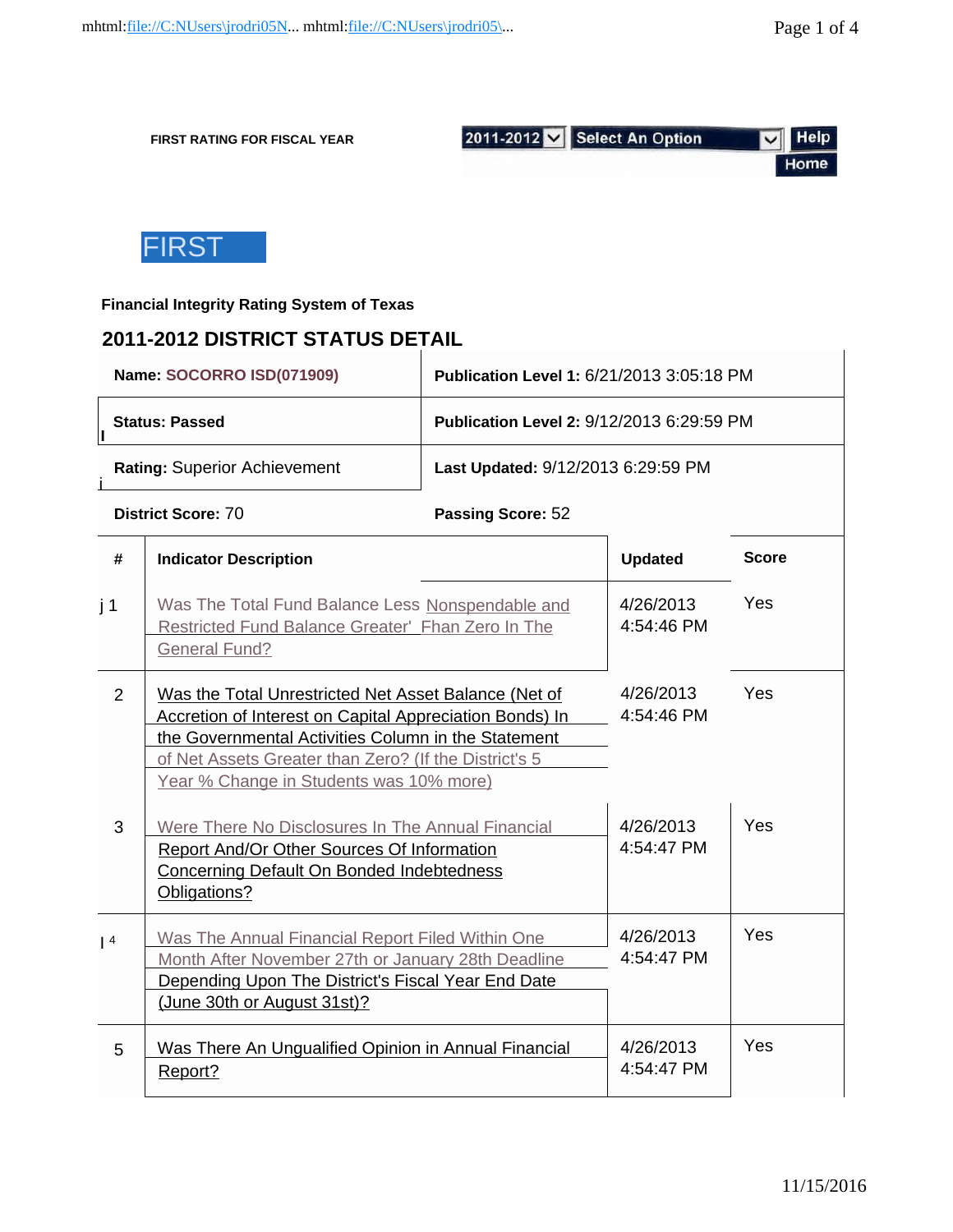ř.

:

| 6              | Did The Annual Financial Report Not Disclose Any<br>Instance(s) Of Material Weaknesses In Internal<br>Controls?                                                                                                                                                   | 4/26/2013<br>4:54:47 PM | Yes                    |
|----------------|-------------------------------------------------------------------------------------------------------------------------------------------------------------------------------------------------------------------------------------------------------------------|-------------------------|------------------------|
|                |                                                                                                                                                                                                                                                                   |                         | 1<br>Multiplier<br>Sum |
| $\overline{7}$ | Was The Three-Year Average Percent Of Total Tax<br>Collections (Including Delinquent) Greater Than 98%?                                                                                                                                                           | 4/26/2013<br>4:54:48 PM | 5                      |
| 8              | Did The Comparison Of REIMS Data To Like<br>Information In Annual Financial Report Result In An<br>Aggregate Variance Of Less Than 3 Percent Of<br><b>Expenditures Per Fund Type (Data Quality Measure)?</b>                                                      | 4/26/2013<br>4:54:49 PM | 5                      |
| 9              | Were Debt Related Expenditures (Net Of IFA And/Or<br>EDA Allotment) < \$350.00 Per Student? (If The<br>District's Five-Year Percent Change In Students = Or ><br>7%, Or If Property Taxes Collected Per Penny Of Tax<br><b>Effort &gt; \$200,000 Per Student)</b> | 4/26/2013<br>4:54:49 PM | 5                      |
| 10             | Was There No Disclosure In The Annual Audit Report<br>Of Material Noncompliance?                                                                                                                                                                                  | 4/26/2013<br>4:54:49 PM | 5                      |
| 11             | Did The District Have Full Accreditation Status In<br>Relation To Financial Management Practices? (e.g. No<br><b>Conservator Or Monitor Assigned)</b>                                                                                                             | 4/26/2013<br>4:54:50 PM | 5                      |
| 12             | Was The Aggregate Of Budgeted Expenditures And<br>Other Uses Less Than The Aggregate Of Total<br>Revenues, Other Resources and Fund Balance In<br><b>General Fund?</b>                                                                                            | 4/26/2013<br>4:54:50 PM | 5                      |
| 13             | If The District's Aggregate Fund Balance In The<br><b>General Fund And Capital Projects Fund Was Less Than</b><br>Zero, Were Construction Projects Adequately<br>Financed? (To Avoid Creating Or Adding To The Fund<br><b>Balance Deficit Situation)</b>          | 4/26/2013<br>4:54:51 PM | 5                      |
| 14             | Was The Ratio Of Cash And Investments To Deferred<br>Revenues (Excluding Amount Egual To Net Delinguent<br>Taxes Receivable) In The General Fund Greater Than<br>Or Equal To 1:1? (If Deferred Revenues Are Less Than                                             | 4/26/2013<br>4:54:51 PM | 5                      |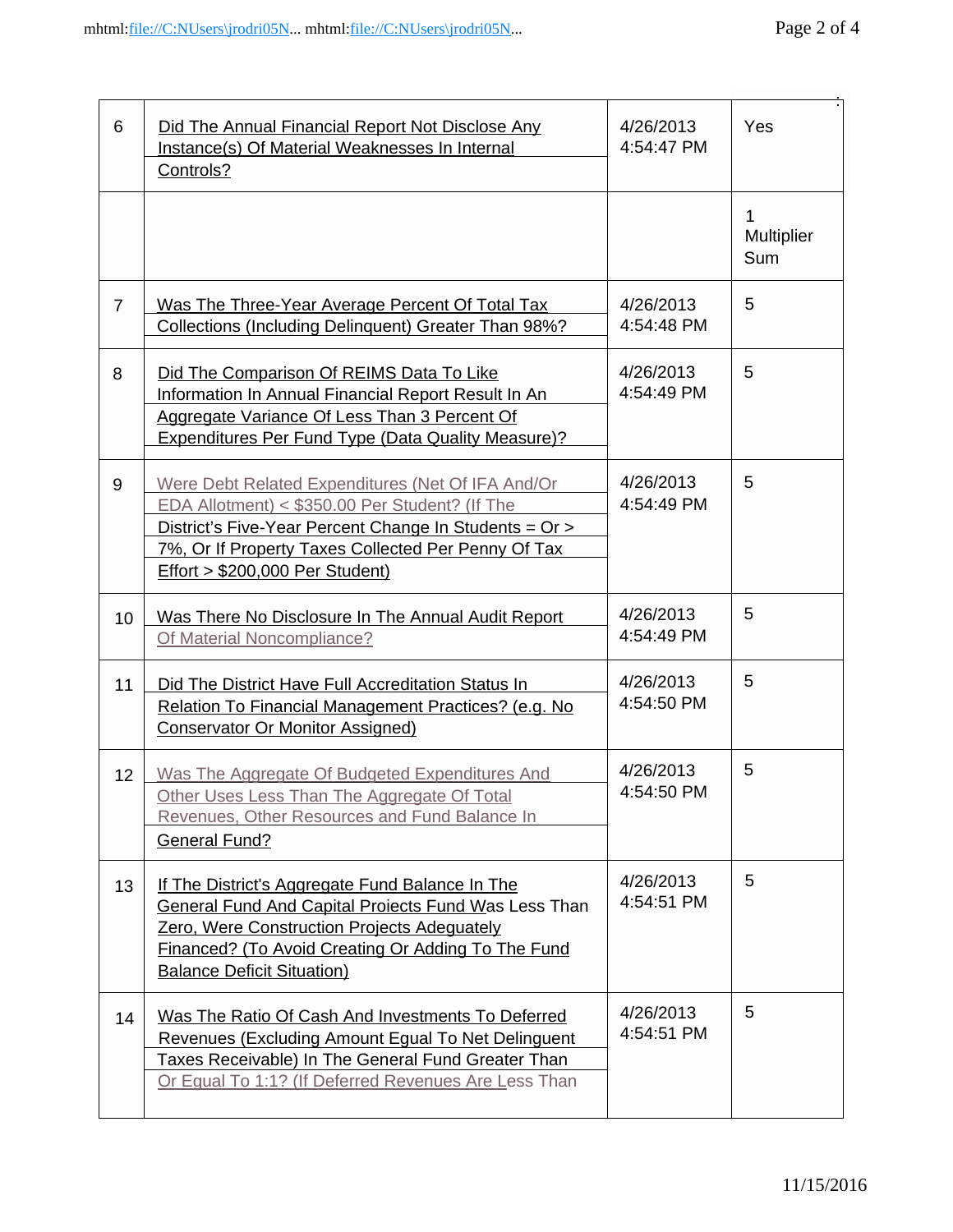|    | <b>Net Delinquent Taxes Receivable)</b>                                                                                                                                                          |                         |                        |
|----|--------------------------------------------------------------------------------------------------------------------------------------------------------------------------------------------------|-------------------------|------------------------|
| 15 | Was The Administrative Cost Ratio Less Than The<br>Threshold Ratio?                                                                                                                              | 4/26/2013<br>4:54:51 PM | 5                      |
| 16 | Was The Ratio Of Students To Teachers Within the<br>Ranges Shown Below According To District Size?                                                                                               | 4/26/2013<br>4:54:52 PM | 5                      |
| 17 | Was The Ratio Of Students To Total Staff Within the<br>Ranges Shown Below According To District Size?                                                                                            | 4/26/2013<br>4:54:52 PM | 5                      |
| 18 | Was The Decrease In Undesignated Unreserved Fund<br>Balance < 20% Over Two Fiscal Years? (If Total<br>Revenues > Operating Expenditures In The General<br>Fund, Then District Receives 5 Points) | 4/26/2013<br>4:54:53 PM | 5                      |
| 19 | Was The Aggregate Total Of Cash And Investments In<br>The General Fund More Than \$0?                                                                                                            | 4/26/2013<br>4:54:53 PM | 5                      |
| 20 | Were Investment Earnings In All Funds (Excluding<br>Debt Service Fund and Capital Projects Fund) Meet or<br><b>Exceed the 3-Month Treasury Bill Rate?</b>                                        | 4/26/2013<br>4:54:53 PM | 5                      |
|    |                                                                                                                                                                                                  |                         | 70<br>Weighted<br>Sum  |
|    |                                                                                                                                                                                                  |                         | 1<br>Multiplier<br>Sum |
|    |                                                                                                                                                                                                  |                         | 70 Score               |

# **DETERMINATION OF RATING**

- **A.** Did The District Answer**'No'**To Indicators 1, 2, 3 Or 4? **OR** Did The District Answer **'No'** To Both 5 and 6? If So, The District's Rating Is **Substandard Achievement.**
- **B.** Determine Rating By Applicable Range For summation of the indicator scores (Indicators 7-20)

# **Superior Achievement 64-70**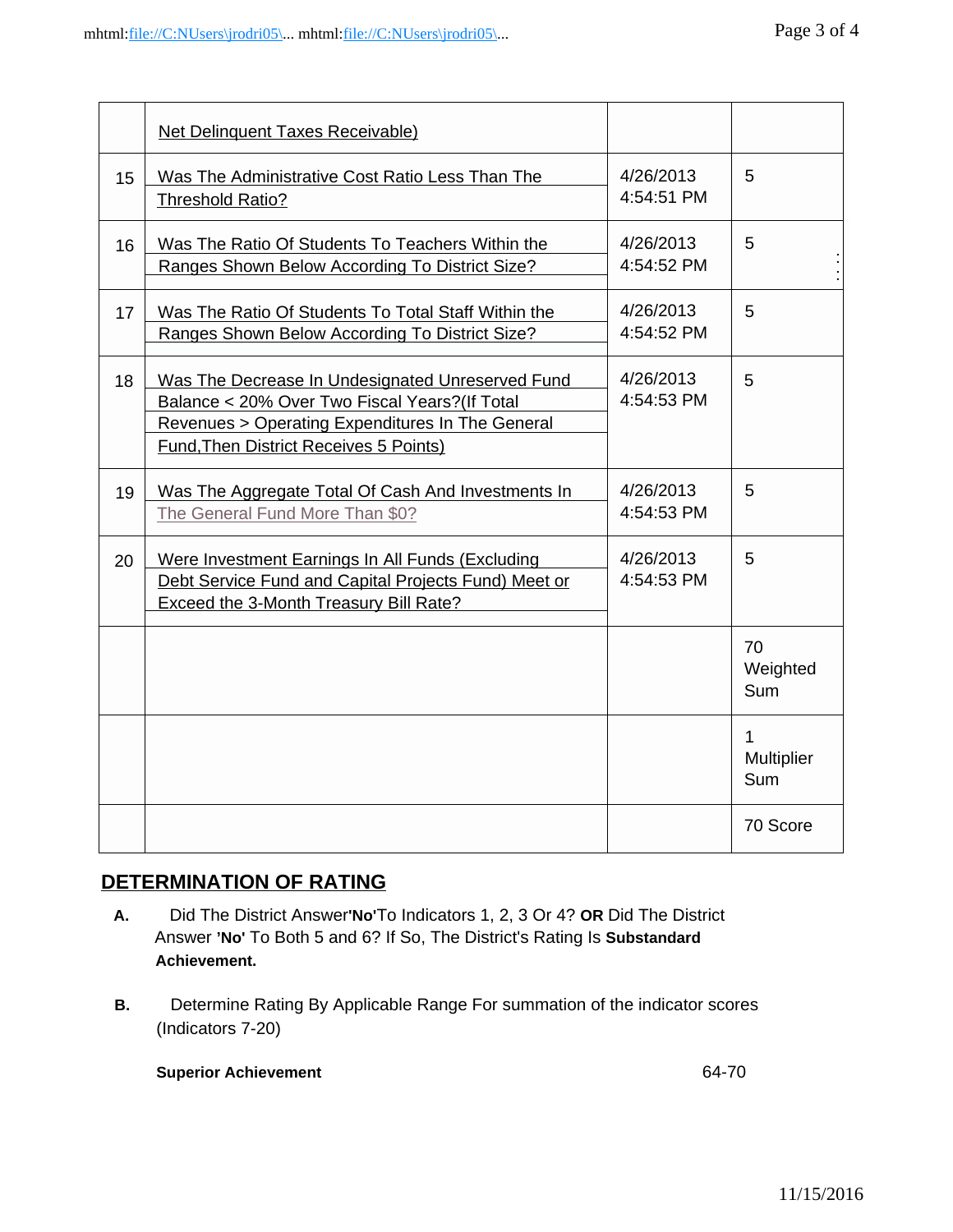| <b>Above Standard Achievement</b> | 58-63 |
|-----------------------------------|-------|
| <b>Standard Achievement</b>       | 52-57 |
| <b>Substandard Achievement</b>    | $52$  |

# **INDICATOR 16 & 17 RATIOS**

| Ranges for<br>Indicator 16<br>Ratios          |      | <b>Indicator 17</b> | Ranges for<br>Ratios                          |     |      |
|-----------------------------------------------|------|---------------------|-----------------------------------------------|-----|------|
| District Size - Number<br>of Students Between | Low  | High                | District Size - Number<br>of Students Between | Low | High |
| < 500                                         | 7    | 22                  | < 500                                         | 5   | 14   |
| 500-999                                       | 10   | 22                  | 500-999                                       | 5.8 | 14   |
| 1000-4999                                     | 11.5 | 22                  | 1000-4999                                     | 6.3 | 14   |
| 5000-9999                                     | 13   | 22                  | 5000-9999                                     | 6.8 | 14   |
| $=$ > 10000                                   | 13.5 | 22                  | $=$ > 10000                                   | 7.0 | 14   |

**Audit Home Page: School Financial Audits | Send comments or suggestions to [mailto:schoolaudits@tea.state.tx.us?subiect=FIRST°/o20Suqqestions](mailto:schoolaudits@tea.state.tx.us?subiect=FIRST%25c2%25b0/o20Suqqestions)**

**THE TEXAS EDUCATION AGENCY 1701 NORTH CONGRESS AVENUE ■ AUSTIN, TEXAS, 78701 • (512) 463-9734**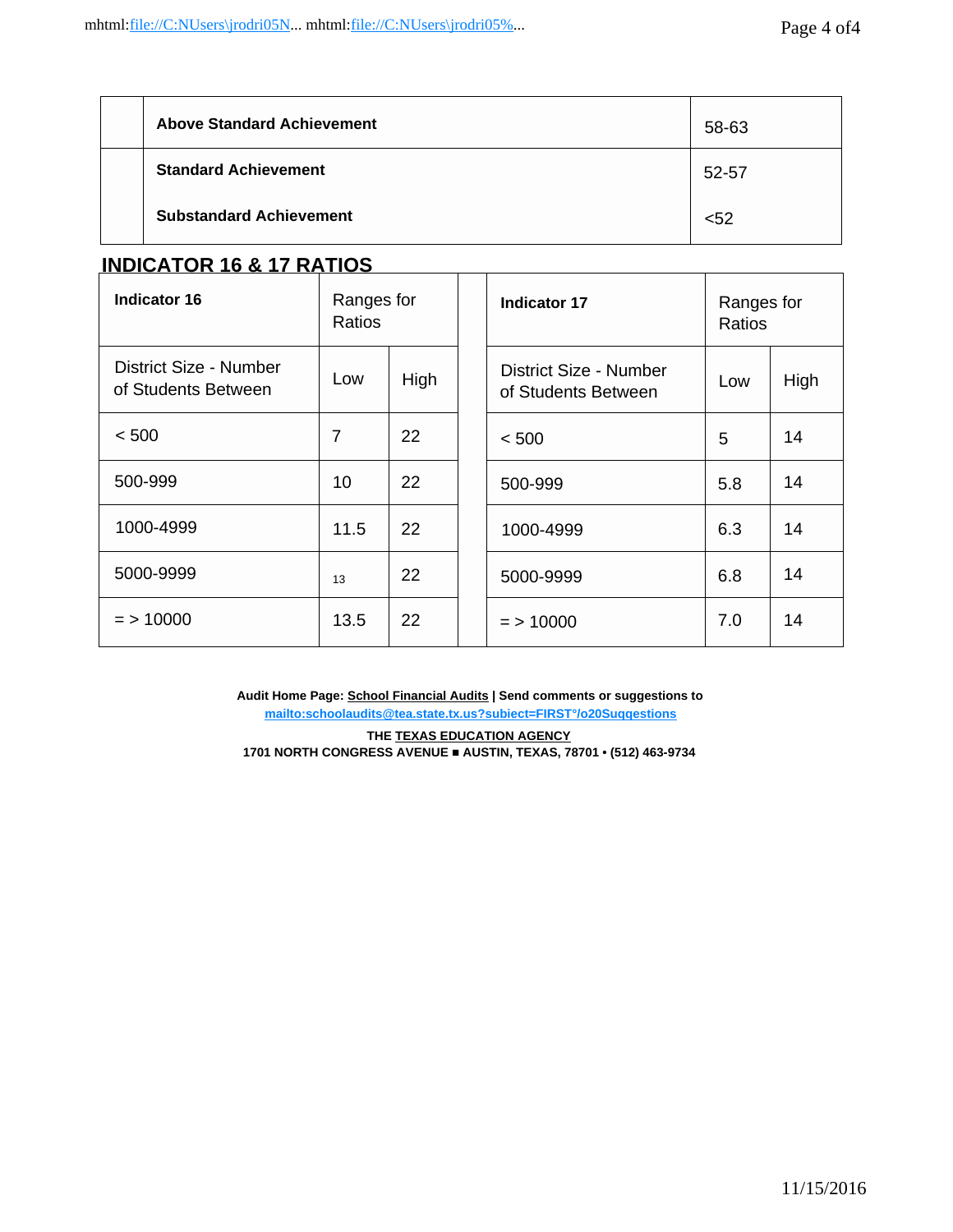### Schoot FIRST Annual Financial *Management Report SOCORRO ISO*

Title 19 Toxas Administretive Code Chapter 109, Budgeting, Accounting, and Auditing Subchapter AA, Commissioner's Rules Concerning Financial Accountability Rating System, Section 109.1005. Effective 2/3/11. The template has been established to help the districis in gathering their data and presenting it at their School FIRST hearing. The tempiale may not be an inclusive

Superintendent's Current Lëmploymen Contract

A copy of the superintendent's current employment contract at the time ol the School FIRST hearing is to be provided In lieu pt publication in the annual School FIRST financial management report, the school district may chose to publish the superinlendent's employment contract on the school district's internet Site If published on the Internet, the contract is to remain accessible fer twelve months.

Reibursements Received by the Superintendent and Board Members

For the Twelve-Month Period Ended June 30, 2012

| LINGU JUNG JU. ZUTZ           | Superintendent<br>Dr. Xavier | Board<br>Michael | Board<br>Cynthia | Board<br>Paul | Board<br>Craig A. | Board<br>Gary | Board<br>Angelica | Board<br>Antonio (Tony) |
|-------------------------------|------------------------------|------------------|------------------|---------------|-------------------|---------------|-------------------|-------------------------|
| Description of Reimbursements | De La Torre                  | Naiera           | Najera           | Guerra        | Patton            | Gandara       | Rodrig uez        | Ayarb                   |
| Meals                         | 124.21<br>S                  | S 320.00         | \$46000          | S480.00       | S 12000           | \$320.00      | S 160 00          | \$.                     |
| Lodging                       | 1.630.43                     | 1,020.15         | 2.045.54         | 2,045.54      | 412.02            | 1.404.30      | 786 27            |                         |
| Transportation                | 2.778.06                     | 892 60           | .006.20          | 1,233.31      | 247.40            | 892 60        | 563 20            |                         |
| Motor Fuel                    |                              |                  |                  | 200 25        |                   |               |                   |                         |
| Other                         | 125 00                       | 1.104.00         | t.126 25         | 1.066.50      | 175 00            | 945 00        | 1.142.35          | 50 00.                  |
| Tota'.                        | \$4,657 70                   | S3.33675         | \$4.719 99       | \$5.026.10    | \$954 42          | 53.561 90     | \$2,671.82        | S50 00                  |

AH "reimbursements" expenses, regardless of the manner of payment, including direct pay,

credit card, cash, and purchase order are to be reported Items to be reported per category include:

Meals - Meals consumed out of town, and in-district meals at area restaurants (outside of board meetings, excludes catered board

meeting meals)

Lodging - Hotel charges.

Transportation - Airfare, car rental (cac include tuot on rental taxis, mileage reimbursements, leased cars, parking and tolls)

Motor fuel - Gasoline.

Other . Registration fees, telephone/ceti phone, internet service, fax machine, and other

reimbursements (or on-behalf of) to the superintendent and board member not defined above.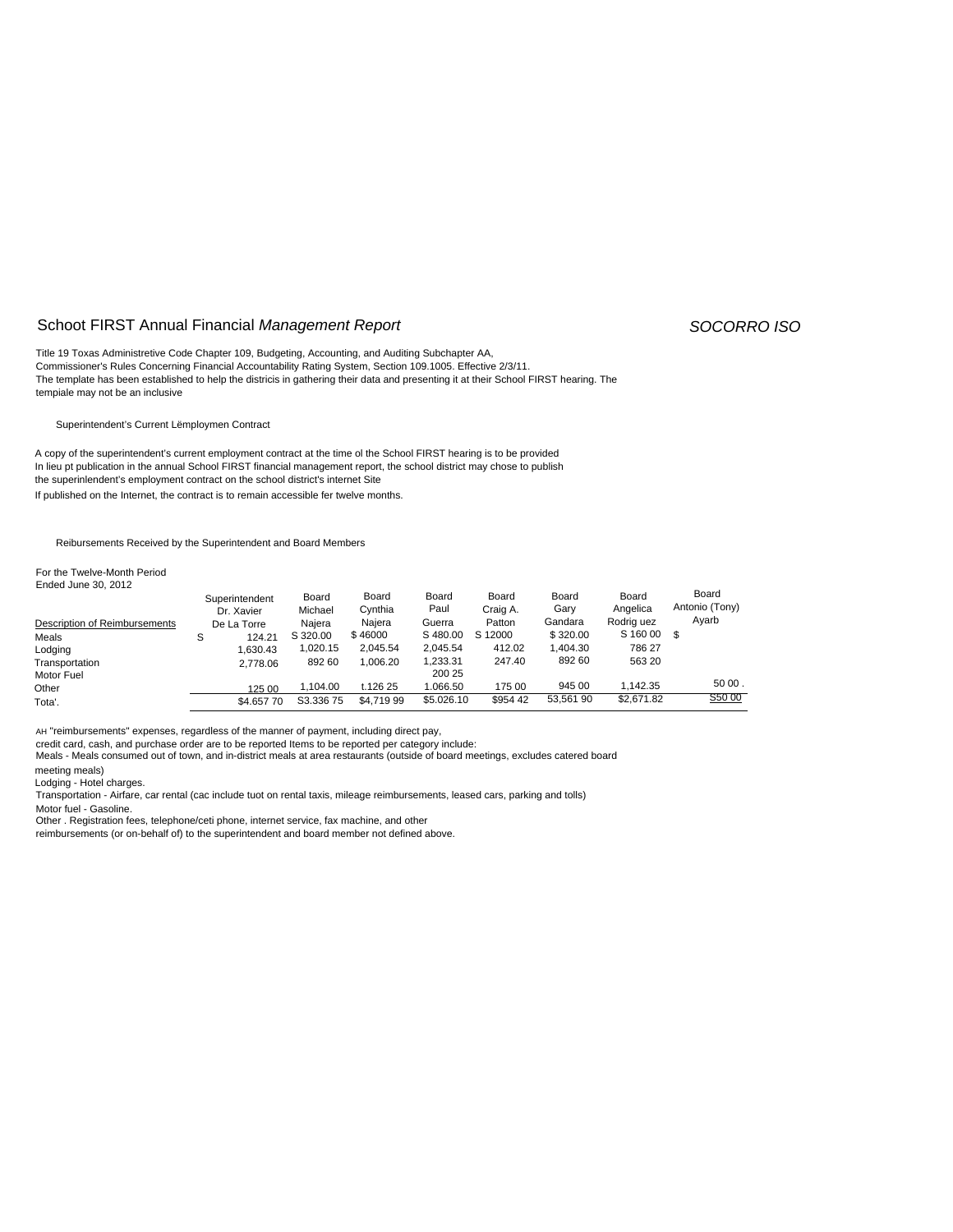Oulsidc Compensatioe and/or Fees Recrived by the Superintendent fur Prvfessional Cousulting and/or Other lersonnt Services

| For the Twelve-Month Period<br>Ended June 30, 2012 |                             |
|----------------------------------------------------|-----------------------------|
| Namefs) of Emity(iesl<br>None received             | <b>Amount Received</b><br>0 |
| Total                                              | SO 00                       |

Compensation does not include business revenues generated from a family Business (farming, ranching, etc ) that has no relation to school district Business

Gifts Received by Executive Officers tint! Board ¡Members (and First Degree Relatives, if any) (gifts that had an economic vainc of \$250 or more in the uggregate in the fiscal year)

### For the Twelve-Month Period Ended June 30, 2012

| Total                 | so                                        |                            | <b>SO</b>                    | so                      | \$0                         | so                       | so                             | so                              |
|-----------------------|-------------------------------------------|----------------------------|------------------------------|-------------------------|-----------------------------|--------------------------|--------------------------------|---------------------------------|
| Elided Julie 30, 2012 | uperintendent<br>Dr Xevter<br>De La Torre | Board<br>Michael<br>Naiera | Boil rd<br>Cvnthia<br>Naiera | Board<br>Paul<br>Guerra | Board<br>Craig A.<br>Patton | Board<br>Garv<br>Gandara | Board<br>Angelica<br>Rodriguez | Board<br>Antonio (Tony)<br>Avub |
|                       |                                           |                            |                              |                         |                             |                          |                                |                                 |

Note - An executive officer is defined as the superintendent, unless the Board of trustees or the distnict administration names additional staff under this classification for local officials

Business Transactions Between School District and Board Members

For tne Twelve-Month Period Ended June 30, 2012

|                                                                                          | Board<br>Michael | Board<br>Cvnthia | Boord<br>Paul | Board<br>Craig A. | Board<br>Garv | Board<br>Angelica | Board<br>Antonio (Tony) |  |
|------------------------------------------------------------------------------------------|------------------|------------------|---------------|-------------------|---------------|-------------------|-------------------------|--|
|                                                                                          | Naiera           | Naiera           | Guerra        | Patton            | Gandara       | Rodriauez         | Avub                    |  |
| <b>Amounts</b>                                                                           | \$0              | so               | SΟ            | \$O               | SC            | so                | so                      |  |
| Note - The summary amounts reported under this disclosure are not to duplicate the items |                  |                  |               |                   |               |                   |                         |  |

disclosed in the summary schedule of reimbursements received by board members.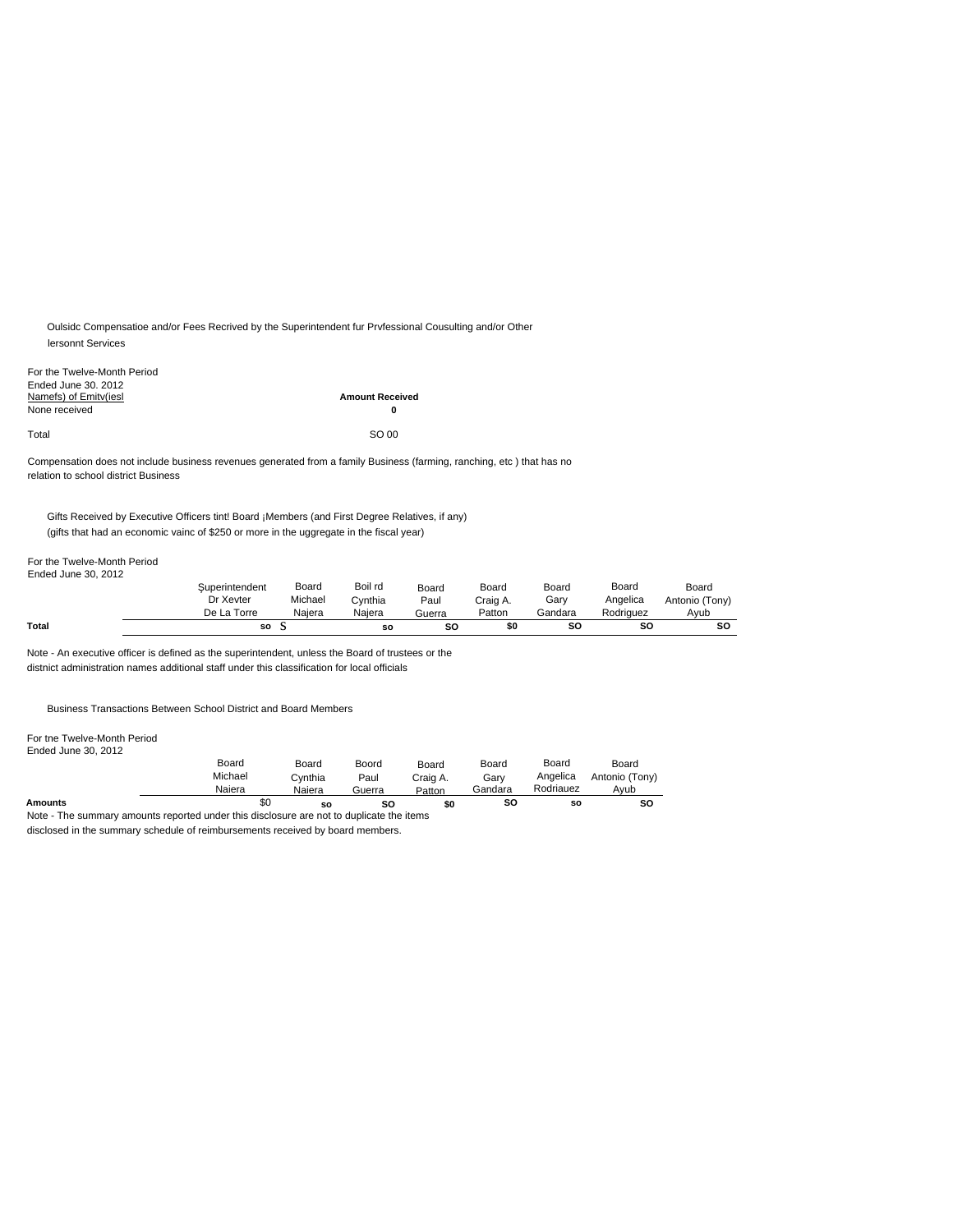Summary Schedule of Data Subuitted under the Financial Solvency Provisions of TEC 539.0822

General Funo • First-Quarter Expenflitures By Obiect Code Report 2012-2013 first-quarter (first throe months of fiscal year 2012-2013) GENERAL FUND expenditures by object code using whole numbers

| Payroll- Expenditures for payroll costs                                                              | object codes 6110-6149  | 50,137.921.00 |
|------------------------------------------------------------------------------------------------------|-------------------------|---------------|
| Contract Costs- Expenditures for services rendered by firms, individuals, and other organizations    | object code series 6200 | 4,453,822.00  |
| Supplies and Materials- Expenditures for supplies and materials necessary to maintain and/or operate |                         |               |
| furniture, computers, equipment, vehicles, grounds, and facilities                                   | object code series 6300 | 1,973,798.00  |
| Other Operating- Expenditures for items other than payroll, professional and contracted services,    |                         |               |
| supplies and matenals, debt service, and capital outlay                                              | object code series 6400 | 344,954.00    |
| Debt Service- Expenditures for debt service                                                          | object code series 6500 |               |
| Capital Outlay-Expenditures for land, buildings, and equipment                                       | object code senes 6600  | 383.358.00    |
|                                                                                                      |                         |               |
|                                                                                                      |                         |               |

### Additional Financial Solvency Questions

|    | 1) Districts with a September 1- August 31 fiscal year<br>Within the last two years, did the school district                                              | Yes | No |
|----|-----------------------------------------------------------------------------------------------------------------------------------------------------------|-----|----|
|    | draw funds from a short-term financing note (term less than 12 months) between<br>the months of September and December, inclusive, and                    |     |    |
|    | for the prior fiscal year, have a total General Fund balance of less than 2 percent of<br>2)<br>total expenditures for General Fund function codes 11-61? |     |    |
|    | Districts with a July 1- June 30 fiscal year:<br>Within the last two years, did the school district                                                       |     |    |
|    | draw funds from a short-term financing nole (term less than 12 months) between<br>the months of July and October, inclusive, and                          |     |    |
|    | for the prior fiscal year, have a total General Fund balance of less than 2 percent of<br>2)<br>total expenditures for General Fund function cedes 11-61? |     |    |
| 2) | Has the school dist net declared financial exigency within me past two years'                                                                             |     |    |